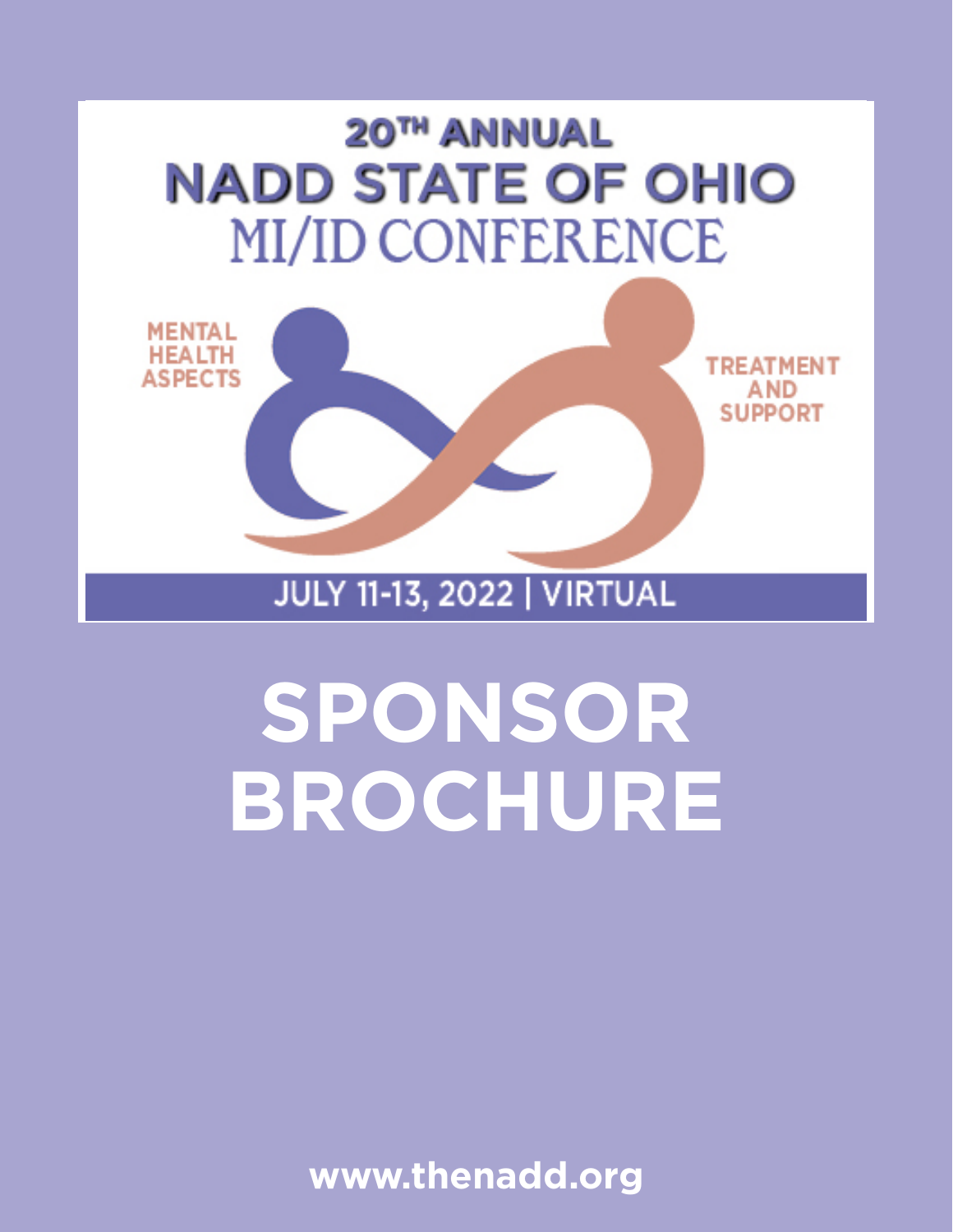## **The NADD State of Ohio MI/ID Conference is Moving to July!**

Join NADD and 300+ attendees from July 11 – 13, 2022 for their 20th Annual Conference. Because of the tremendous participation in 2020 and 2021, and the ongoing safety concerns of COVID 19, the conference will be held virtually.

## **About NADD**

The National Association for the Dually Diagnosed (NADD) is an international not-for-profit membership association established for professionals, care providers and families to promote understanding of and services for individuals who have developmental disabilities and mental health needs. Our mission is to provide leadership in the expansion of knowledge, research, training, policy and advocacy for mental health practices that promote a quality of life for individuals with dual diagnosis (Ml/ID) in their communities.

## **What to Expect for 2022**

#### *Expanded Marketing for Broader Reach*

Recognizing that virtual events provide greater opportunities, NADD is now expanding its marketing to a broader reach within the MI/ID community not just throughout Ohio, but also the entire United States and Canada.

#### *Back by Popular Demand*

To increase attendee and sponsor interactions, Innovation Zones will be held daily during breaks. These 30-minute session times allow sponsors to promote a new item or share with attendees more about your organization. The time is yours to do what you like.

#### *Resource Center*

All sponsors will be able to upload recorded product demos, training videos, publications, handouts, coupons, and other documents.

### **Who Should Sponsor & Why**

NADD is seeking Pharmaceutical Companies, Product Manufacturers, Residential Providers, Publishing Companies, Support & Treatment Providers, Insurance Companies, Software Companies, Educational Providers, Program Providers, and other organizations like them to educate attendees about products and services that improve client care. These organizations will have opportunities to network and connect with decision makers, product and service users, and other members of the MI/ID community.

*NADD 2019 Ohio Conference photos courtesy of Naim Hasan Photography*

## **Draft Daily Schedule**

| 8:30am-1:00pm   | <b>Help Desk Open</b>                      |
|-----------------|--------------------------------------------|
| 8:30am-9:00am   | Morning Yoga                               |
| 9:00am-9:30am   | <b>Welcome &amp; Opening</b><br>Remarks    |
| 9:30am-10:30am  | <b>Keynote Speaker</b>                     |
| 10:30am-10:45am | <b>Break &amp; Innovation</b><br>Zone      |
| 10:45am-12:15pm | <b>Concurrent Sessions</b>                 |
| 12:15pm-12:45pm | <b>Break &amp; Innovation</b><br>Zone      |
| 12:45pm-2:15pm  | <b>Concurrent Sessions</b>                 |
| 2:15pm-3:00pm   | <b>Afternoon Social</b><br><b>Activity</b> |